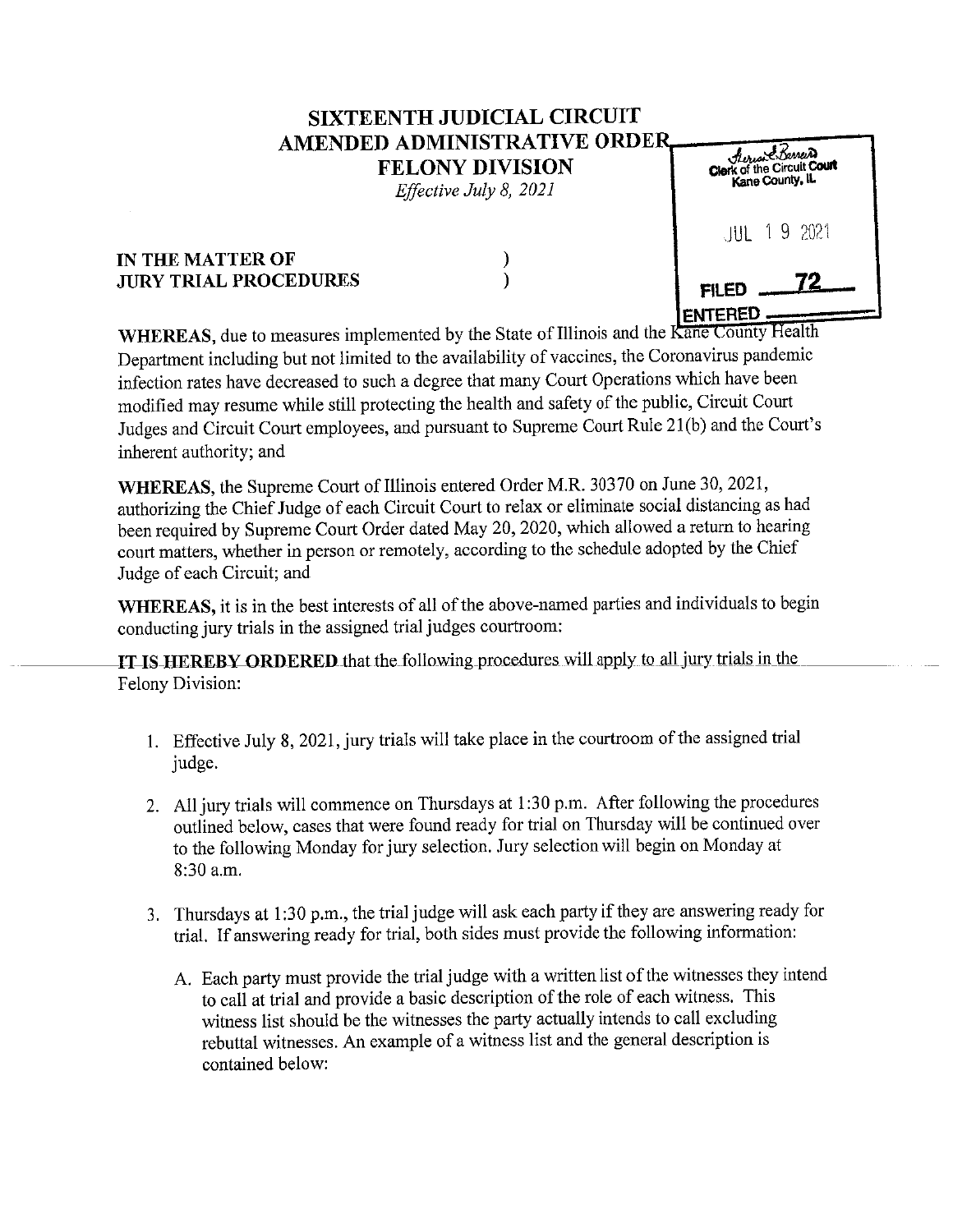| WITNESS              | DESCRIPTION OF THE ROLE OF EACH WITNESS                       |
|----------------------|---------------------------------------------------------------|
| Jane Doe             | The victim of the alleged offense                             |
| John Doe             | Occurrence witness to provide identification of the Defendant |
| <b>Officer Gates</b> | <b>Arresting Officer</b>                                      |
| <b>Bill Nextel</b>   | Witness to provide foundation for phone records               |
| Jim Lab Tech         | Expert witness to prove firearm in working condition          |

- B. Each party must provide the trial judge with a copy of the served subpoena for all material witnesses, with the exception of law enforcement personnel, lab personnel, medical professionals and other "professional" witnesses that the State anticipates calling. For the purpose of this Administrative Order, a material witness is a witness needed to prove a material element of the case.
- C. All material witnesses, with the exception of law enforcement personnel, lab personnel, medical professionals and other "professional" witnesses that the State anticipates calling, must either personally appear in open court or appear remotely on Thursday at 1 :30 p.m. If a material witness has been validly served with a subpoena for the Thursday afternoon court session, said material witness can be excused from appearing at the Thursday afternoon session if counsel can represent to the Court the material witness has been contacted and is cooperative.
- D. Each party must confirm with the trialjudge that they have spoken to all the witnesses and confirmed that they have received their subpoena and can appear for trial on any day of the following week.
- E. All Motions in Limine and any other pre-trial motions must be completed no later than Thursday at 4:30 p.m. No Motions in Limine or other pre-trial motions will be heard on Monday.
- 4. If both parties have met the requirements outlined above in sections 4A through 4E, the trial judge will consider the case ready for trial. The trial judge will order that all subpoenas be continued until Monday of the next week.
- 5. If either party is unable to meet the requirements outlined in above sections 4A through 4E, the Judge may not consider the case to be ready for trial. A party, who has not met the requirements outlined above in sections 4A through 4E, may ask the trial court to find the case is ready for trial. The Court will make the decision whether the case is ready for trial after hearing arguments from both sides.